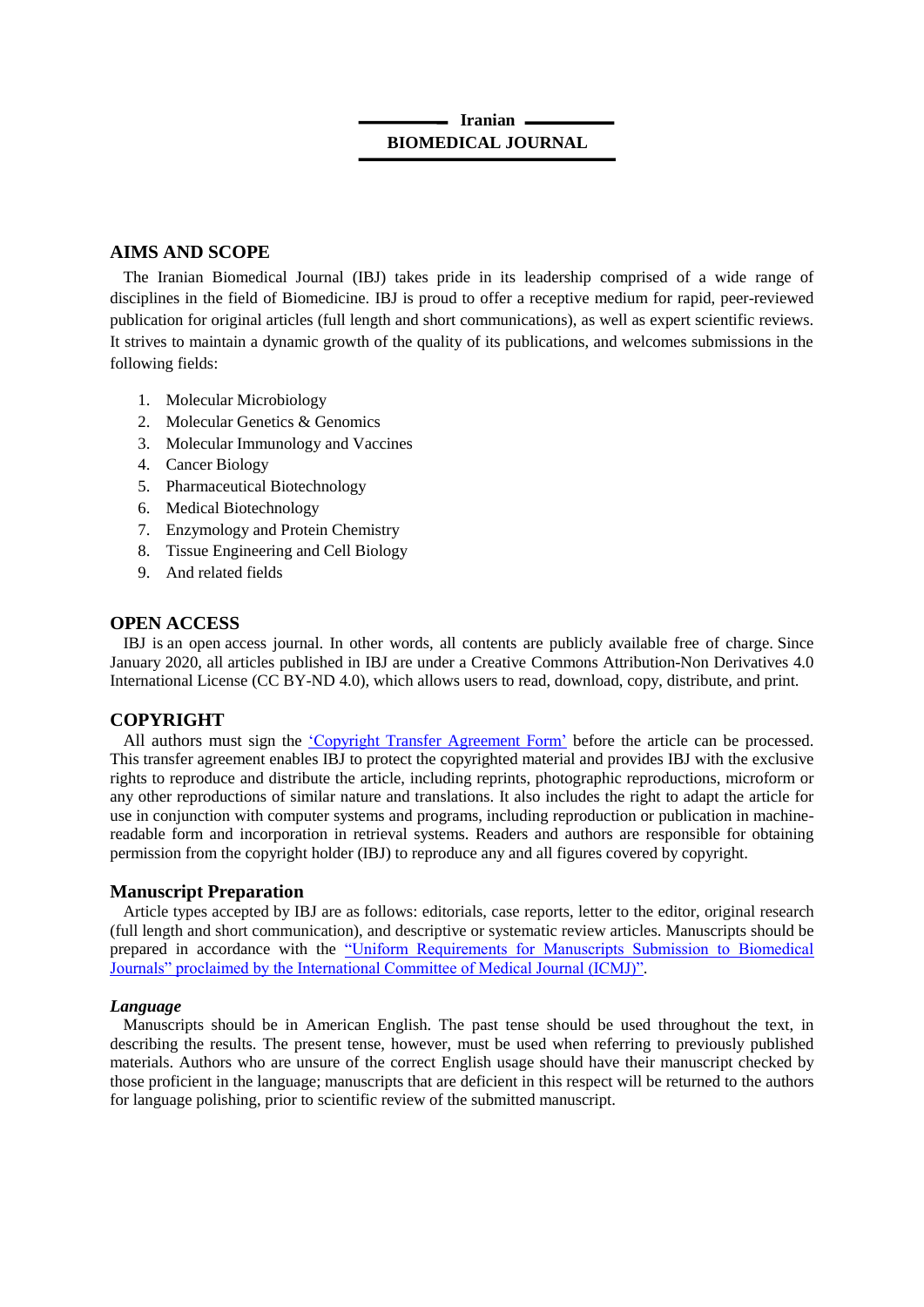### *Typesetting*

Manuscripts (including tables, figures, and references) must be typewritten in Times New Roman (12 point font size), double-spaced with bilateral 2.5 cm margins. All pages should be numbered consecutively at the bottom center, starting with the title page.

#### *Length*

The maximum length for short communications, full length papers, and reviews (including tables, figures, and references) should not exceed 3000, 6000, and 9000 words, respectively. Any repetition of information in the text and illustrations must be avoided.

### **GENERAL ARRANGEMENT OF PAPERS**

### *Title*

The title must be concise and informative.

### *Authors' name and affiliation*

The title should be followed by the authors' full (first, middle, and last) names and their affiliations, annotated by Arabic numbers (1, 2, 3, ..), in superscript format, next to the authors' names. The authors' [ORCID ID](https://orcid.org/) should also be included, as well. The name and full postal address, telephone/fax, and E-mail address of the corresponding author should be provided in the footnote.

### *Running title*

A running title of no more than 50 characters (including spaces) should be provided.

#### *Abbreviations*

A list of abbreviations should be defined for non-standard abbreviations used three or more times, including those used in the Figures and Tables. The listed standard [abbreviations](http://ibj.pasteur.ac.ir/files/site1/files/Abbreviation.pdf) provided by the Journal, do not need to be spelled out.

#### *Abstract*

The abstract should follow the title, as the second page, without authors' names. Abstracts must be written in a structured format, including the following sections: Background, Methods, Results, and Conclusion, at a maximum length of 150 words for short communications and case reports, and 250 words for full papers. However, for review articles or systematic reviews or mini-review, an unstructured abstract with a maximum length of 150 words is required. Inclusion of references must be avoided in the abstract.

#### *Keywords*

Three to five keywords should be included at the foot of the abstract for indexing purposes. All keywords should be chosen from [the Medical Subject Headings \(MeSH\)](http://www.nlm.nih.gov/mesh/MBrowser.html) terms, lableled as "MeSH Headings" not "Entry Term".

#### *Introduction*

This section should contain a description of the problem under investigation and a brief survey of the existing literature on the subject, ending with the purpose of the study.

### *Materials and methods*

Sufficient details must be provided to allow for the complete reproduction of the work. Complete and accurate names of materials, including chemical and organisms, should be specified followed by the suppliers' information, including name of manufacturer, city, and the country (in parenthesis). [International System of Units \(SI\)](https://www.nist.gov/pml/weights-and-measures/metric-si/si-units) and internationally accepted symbols must be used in the manuscript, particularly this section.

#### *Results*

This section should concisely describe the details of the investigation and its outcomes. Data should not be replicated in the text, tables or figures.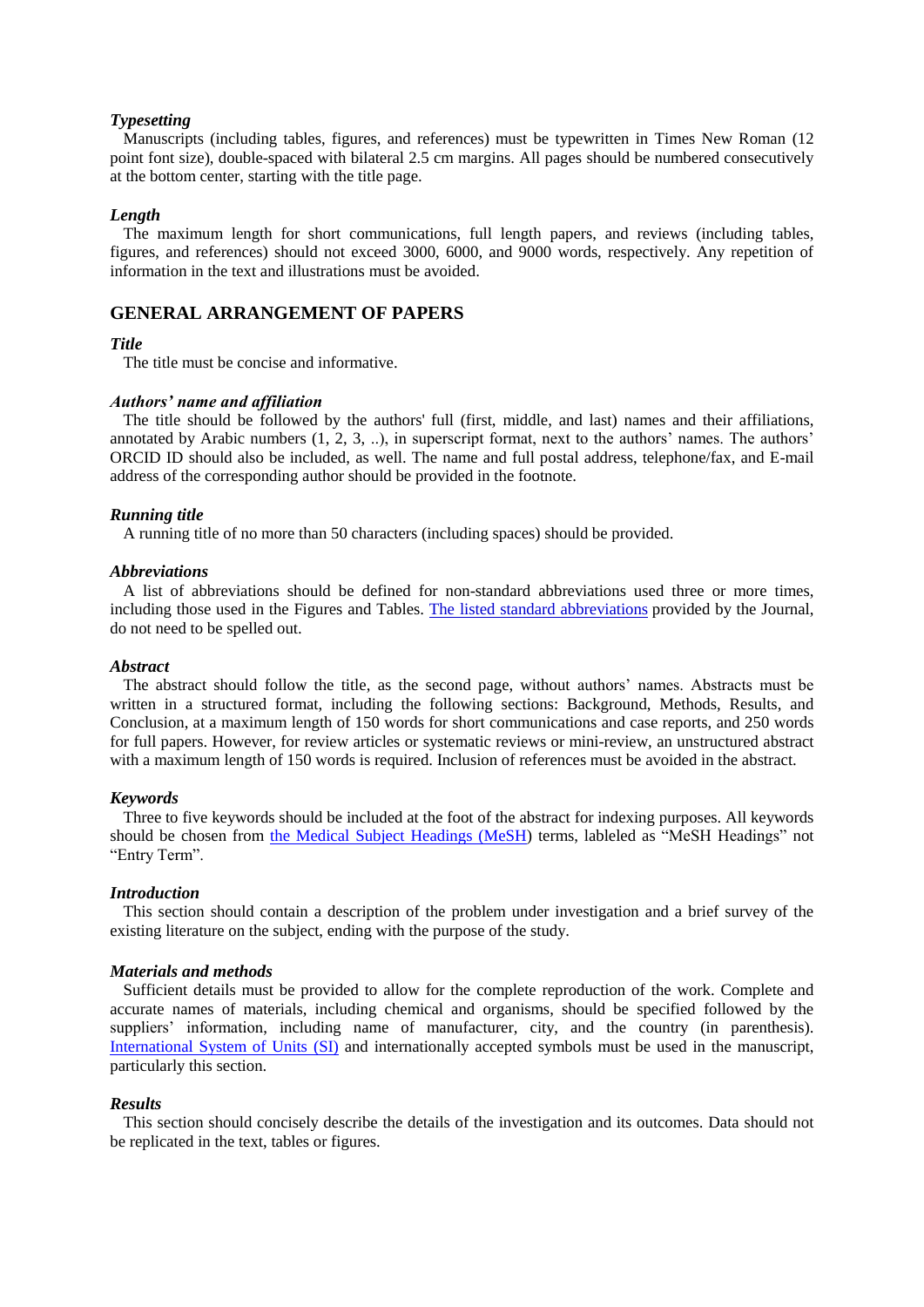#### *Discussion*

This section should relate the results to the previous pertinent studies and provide potential interpretations and recommendations.

#### *Acknowledgments*

This section must include expression of gratitude towards contributors who are not included in the authors' list".

#### *References*

References should be numbered sequentially in the order of their citation in the text. The list of references should appear at the end of the manuscript and follow the order of their citation in the text. For manual preparation of references, authors should follow [APA style.](https://www.mendeley.com/guides/apa-citation-guide/) In order to use Endnote software, please apply Thomson Reuters reference output style for World Journal of Gastroenterology. Examples include:

#### **Journal articles:**

Fu C, Dong W, Wang Z, Li H, Qin Q, Li B. The expression of miR-21 and miR-375 predict prognosis of esophageal cancer. *Biochemical and biophysical research communications* 2014; **446**(4): 1197-1203.

#### **Books:**

Ma J, Liu S, Wang Y. MicroRNA-21 and multiple myeloma: small molecule and big function. *Medical oncology (Northwood, London, England)* 2014; **31**(8): 94.

### **Book chapter:**

Wang Y, Gao X, Wei F, Zhang X, Yu J, Zhao H, Sun Q, Yan F, Yan C, Li H, Ren X. Diagnostic and prognostic value of circulating miR-21 for cancer: a systematic review and metaanalysis. *Gene* 2014; **533**(1): 389-397.

#### *Tables and figures*

Tables and Figures should be numbered (1, 2, 3, ...) in the order they appear in the text. Tables and Figures, together with their legends, must be provided at the end of the manuscript in separate pages. In case of short communications, the maximum number of Tables and Figures is one of each or two of one. The style of Tables should be as simple as possible, with a left-to-right text direction. Also, Figures should be of high quality ( $\geq$  300 dpi), and the size intended for publication should not exceed 9  $\times$  12 cm. All Figures should preferably be in the form of JPG (.jpg). However, other formats, including encapsulated postscript (.eps), Power Point (.ppt), Photoshop (.psd), TIF (.tiff), PNG (png), are also acceptable. In case the figures are not original, authors should mention the original source of the Figures, plus permission from the copyright holder.

### *Illustrations*

Please note that for every illustration used in the manuscripts, IBJ mandates declaration of ownership. In other words, they are either created by the authors or used with "permission" of the copyright owner, which should be noted accordingly.

### **ETHICAL CONCERNS**

#### *Conflict of interest*

Secondary (e.g. personal, financial, commercial, political, and academic) associations that may influence judgements on a primary decision or what is published can be perceived as conflict of interest. All authors and members of IBJ, including the Editorial Board, should disclose any conflict of interest upon submission. External peer reviewers should also disclose any potential conflicts of interest that could bias their opinions of the manuscript, and should thus disqualify themselves from reviewing such manuscripts. In addition, the reviewers should not use knowledge of the work, before its publication, to further their own interests. In case of any doubt about conflicts of interest, please contact the IBJ Office at iranianbiomedicalj@gmail.com.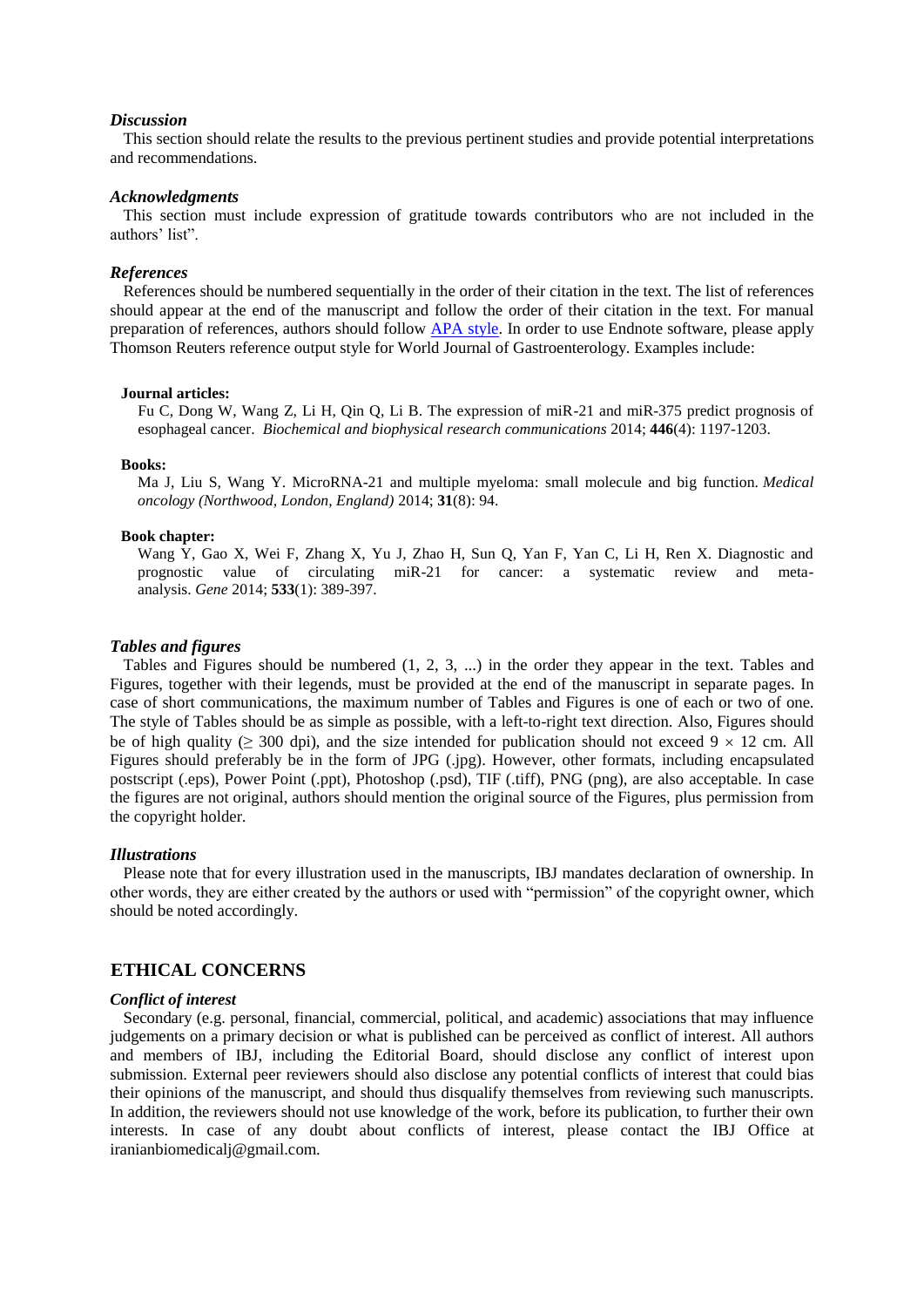### *Funding/support*

All sources of grant and other forms of support, including funds received from the contributors, institutions and commercial sources should be provided in the "funding/support section" of the manuscript.

### *[Human and animal subjects](https://sites.kowsarpub.com/ijp/knowledgebase/category/tree.html#human_rights.html)*

Authors must provide the ethical approval information in the "Ethical Statement" Section of the manuscript. Animal and human experimental studies must follow the relevant international and national guidelines and regulations, where the research is carried out. Providing appropriate approval of the institutional ethics committee and the pertinent "ethical code" is essential for all submissions including information regarding humans (and/or their medical records) and animals. Human experimental studies should have been conducted in conformity with the [Declaration of Helsinki](https://www.wma.net/policies-post/wma-declaration-of-helsinki-ethical-principles-for-medical-research-involving-human-subjects/) provided by the World Medical Association. Experiments on humans must be performed provisional to obtaining signed written informed consents from the subject or their guardians. The completed consent forms should be stored by authors or their respective institutions, in line with institutional policies. Consent forms should be available upon request from the editor or editorial office, during the review process or post publication. *IBJ* reserves the right to reject submission, if the required documents are not available.

### *Data availability*

Authors are required to make their "minimal data set" (underlying the findings described and used to reach the conclusions of the manuscript) available to any qualified researchers. The data should be findable, accessible, interpretable, and reusable by interested researchers. In case of any legal, ethical, or privacy restrictions, authors should clearly report these limitations in the "Data Availability Section" of the manuscript. In this section, all necessary information needed to request access to the datasets should be included.

### *Authorship*

- *Author contributions:* The authors' contributions statement is required for every manuscript submitted in order to provide appropriate credit to all authors and assign responsibility and accountability for a published work. This section should state who has contributed what to the planning, conduct, and reporting of the work described in the article. Each author's name must be written only by the first letter of the given name and surname, without full stop, but separated by commas *(e.g. AA, performed the laboratory assessment; JS and SH, collected samples; AO, ME, and OS, analyzed the data)*. Any changes in the list of authors are not accepted after acceptance.
- *Corresponding author:* A corresponding author is the person who takes primary responsibility for all communications with IBJ during the manuscript submission, peer review, and the publication process, while ensuring adherence to all administrative requirements. The corresponding author should also be available throughout the process to respond to any and all editorial queries, as well as after publication to respond to any critiques and/or comments.

## **Publication ethics**

- 1. All editorial members, reviewers, and authors must conform to the rules defined by Committee on Publication (COPE).
- 2. IBJ confronts any ethical misbehavior, including duplications, plagiarism, fraudulent data, or any other kinds of fraud, in which case th[e COPE flowcharts](https://publicationethics.org/files/duplicate-publication-submitted-manuscript-cope-flowchart.pdf) and guidelines will be followed.
- 3. IBJ follows the guidelines stated in the Recommendations for the conduct, reporting, editing, and publication of scholarly work in Medical Journals issued by [the International Committee of](http://www.icmje.org/#privacy)  [Medical Journal Editors \(ICMJE\).](http://www.icmje.org/#privacy)
- 4. The corresponding author is considered as the main person, responsible for the article, who will be approached upon any related mischief.
- 5. Major changes in the article after acceptance are not allowed.
- 6. Manuscripts submitted to IBJ must comply with the following policies to ensure ethical publication of academic work.
- *- Republishing*

[IBJ](https://sites.kowsarpub.com/ijp/knowledgebase/category/tree.html#republishing1.html) does not accept manuscripts that have already been published elsewhere, even in languages other than English.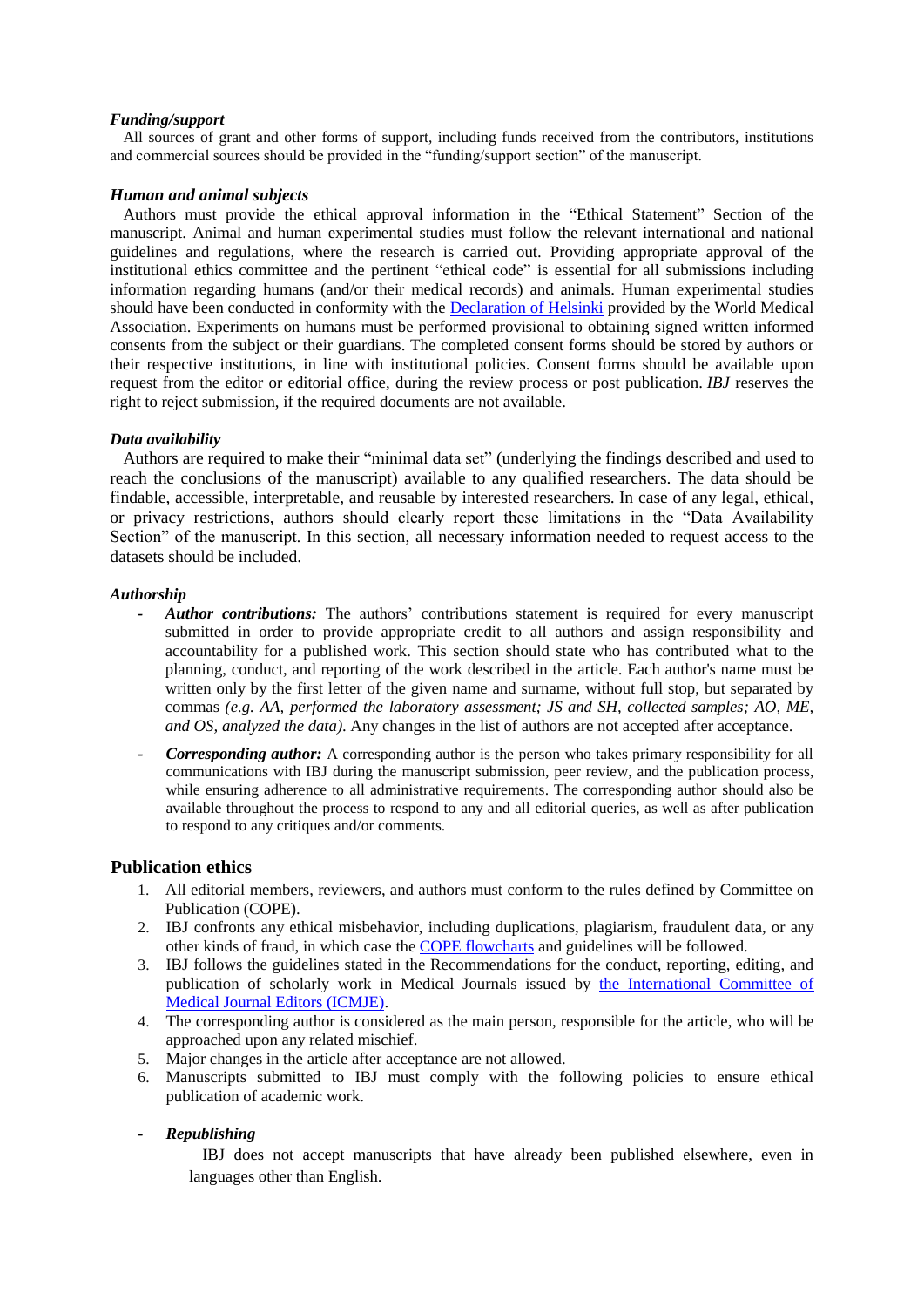### *- Plagiarism*

All submissions to IBJ are screened for textual overlap by the software CrossCheck, powered by iThenticate, at two levels: prior to the review process and also issuance of the acceptance letter. Plagiarized articles will be immediately rejected.

### *- Duplication*

Manuscripts submitted to IBJ must not have been formerly published or be under consideration for publication elsewhere, in whole or in part.

### *- Fabrication and falsification*

Neither the fabrication of data or images (i.e. fake or made up data) and falsification of data or images (i.e. the international misrepresentation or deceptive manipulation of data) are allowed in IBJ. In case of fabrication and falsification, COPE's [guidelines](https://publicationethics.org/) are followed.

### *- Image manipulation*

- 1. Any specific feature within an image (e.g. enhanced, obscured, moved, recycled, removed, or added) is not allowed.
- 2. Adjustments of brightness, contrast, or color balance are acceptable, only if they are applied to every pixel in the image and as long as they do not obscure, eliminate, or misrepresent any information present in the original source, including the background [\(COPE flowchart about](https://publicationethics.org/resources/flowcharts/image-manipulation-published-article)  [Image Manipulation\)](https://publicationethics.org/resources/flowcharts/image-manipulation-published-article).

### **Retraction policy**

As a member of the [COPE,](https://publicationethics.org/members/iranian-biomedical-journal) IBJ uses COPE flowchart for retraction of a [published](http://ibj.pasteur.ac.ir/files/site1/files/Retractions_COPE_gline_final_3_Sept_09__2_.pdf) article to determine whether a published article should be retracted.

## **REVIEW PROCESS**

When a manuscript is submitted to the Journal, it is given a reference code for future communication with the corresponding author. All manuscripts are read by the editors and at least two qualified external reviewers to ensure both accuracy and relevance. Reviewers are asked to be objective in their evaluations and to judge primarily the novelty and soundness of the information presented. Authors are encouraged to suggest 3 to 5 appropriate reviewers, although the actual selection of referees will be made by the EIC. Authors may also indicate specific individuals, whom they would like to be excluded as reviewers. In the review of any manuscript, the identity of the reviewers and authors and also information contained in the manuscript are considered confidential. Online tracking of the review process is possible through the corresponding author's private page in the IBJ website.

## **Reviewers**

- 1. Reviewers should not disclose any information obtained during the peer-review process, or use them for any purposes.
- 2. Reviewers should review objectively, devoid of any biases, or personal perspectives towards the authors.
- 3. Reviewers should express their views clearly and provide constructive comments for both authors and the editors.
- 4. Reviewers should point out any critically relevant published work that has not been cited by the authors.
- 5. Reviewers should notify the Editor-in-Chief (EIC) of any substantial similarity or overlap between the under-review manuscript and any other published paper.
- 6. Reviewers must not directly contact the authors, without prior permission of the EIC.